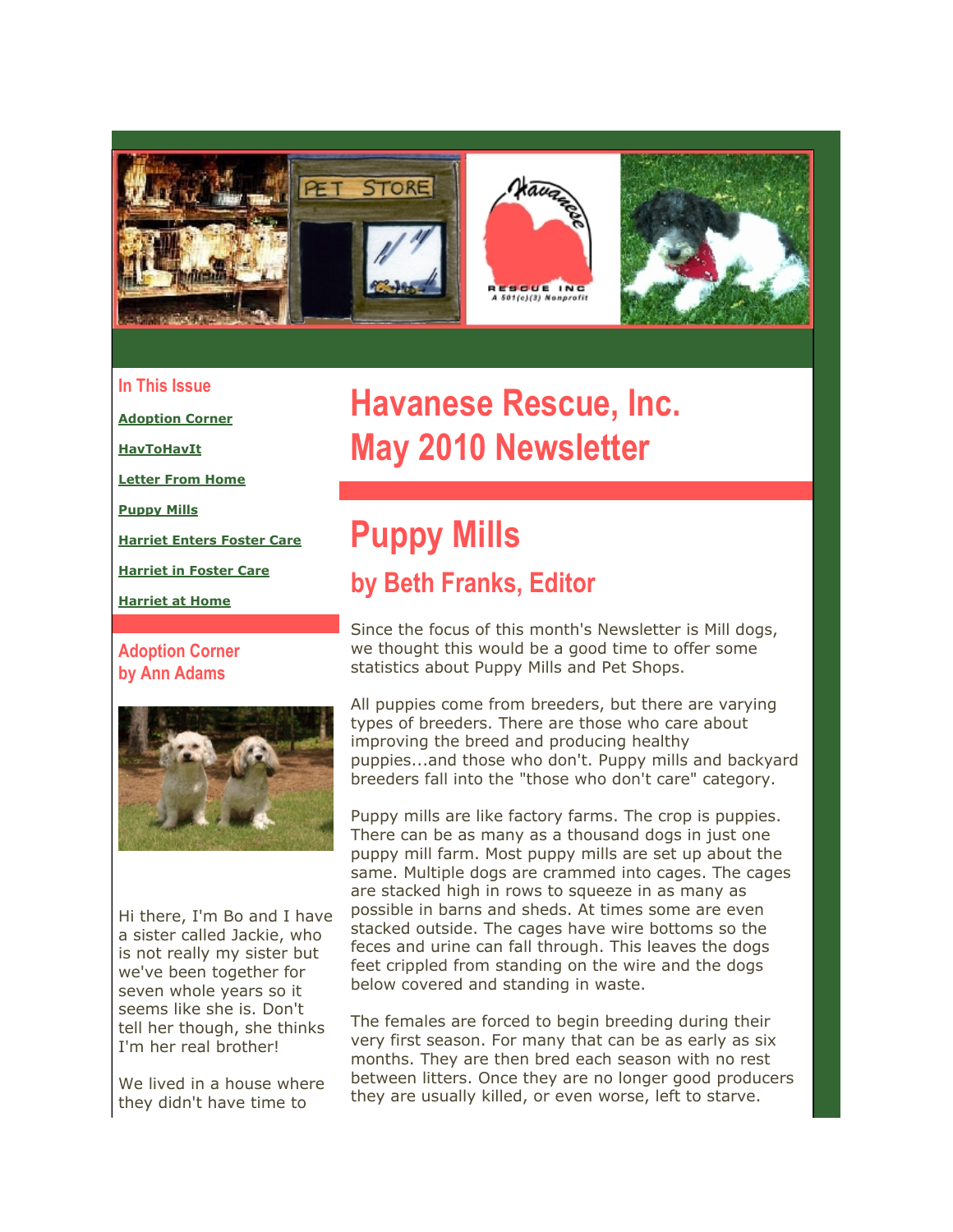take care of us, and we usually stayed in a laundry room. A lady came to get us and she gave us cuddles and kisses so we kissed her right back!

I had a thing on my eye the lady called a cherry eye which did not look so good. It got fixed. Now I look great!

We love to play in the backyard but we still LOVE to go for walks. I tell them when I need to go out by making funny noises but my sister just holds it and waits until we all go out. We've been here for a month and I only had one accident! When the lady says it's night-night time, I like to sleep in my soft bed in a thing called an expen, but Jackie whined too much so now they let her sleep in their bed.

Food is my other favorite thing after walks. The lady gives me veggies with my food in the morning and at night I get a pill so I don't get a tummy ache during the night. The food here is soooo good! We love the snuggles and kisses we get here too, these people play with us and their three dogs a LOT! We have fun with toys that make squeaky noises and Kongs filled with treats.

Is it my turn now? I'm Jackie, and I know Bo isn't really my brother, but I love him so much so we really want to stay together. Oh, and I never had a potty accident

It is the responsibility of the USDA to regulate and oversee the licensing of commercial breeders. Only 120 inspectors enforce the Animal Welfare Act and are responsible for inspecting and overseeing thousands of licenses for breeders, brokers, dealers, circuses, zoos and research laboratories. There are at least 10,000 puppy mills in the U.S. alone.

Of those 10,000 puppy mills, 5,000 sell to brokers and pet stores, the other 5,000 puppy mills sell directly to the customer  $-$  usually through the internet. Because there is no care or thought given to removing sick animals from the breeding program, puppies from puppy mills and pet stores generally have a wide range of illnesses.

One million puppies are born each year in U.S. puppy mills. A sobering thought isn't it?

# **Harriet Enters Foster Care by Lu Wyland**

Harriet was an accidental rescue. Marti, from One Starfish Rescue, went to an Amish mill to pick up several dogs being released to rescue. Almost as an aside, the Amish puppy miller told her that she could take "that one," indicating Harriet, if she wanted because he wasn't feeding her any longer since she was a "poor producer." That is how a dog whose life would have ended by starvation left the mill, together with more than a dozen other dogs, for a chance at life.



Harriet came to HRI after Marti contacted me. In just a few days she'd been given a name, a bath, haircut, good food and several car rides toward a bright future. Harriet was quiet and gentle, watching the other dogs interact, memorizing their cues. I watched her but she would shrink low when a hand

reached out to pet her.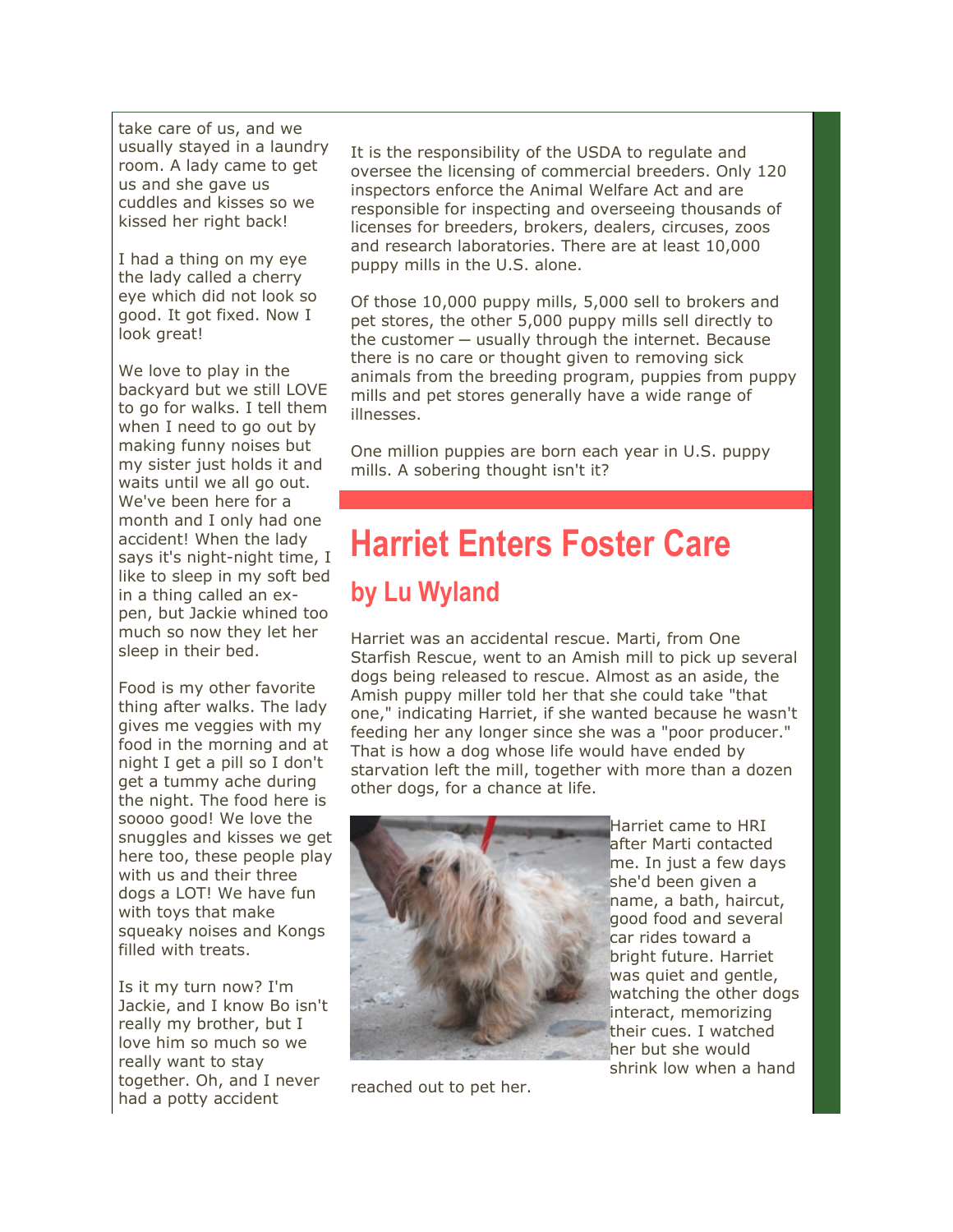inside.

I have cataracts on my eyes and will have surgery soon to fix one of them. We both have short haircuts but our hair is starting to grow back and we get massages when the other dogs get brushed.

Our foster family gives us lots of attention, snuggles, kisses, and belly rubs and they don't leave us alone all day!

We hope to find our forever family so we can stay together. We give lots of love.

### **[HavToHavIt](http://r20.rs6.net/tn.jsp?et=1103399810665&s=2126&e=001JKa58GLNlO6MKi4AJw3o31uA08P2znDb_oqM7IJA26jVgi5KUFcrLVyeF8okGRrqohmmojTpSjM4cwQIK2PUa0hU6aDPvm8BOkiMhdkRDibHPQCG88SHXQ==) [General Store](http://r20.rs6.net/tn.jsp?et=1103399810665&s=2126&e=001JKa58GLNlO6MKi4AJw3o31uA08P2znDb_oqM7IJA26jVgi5KUFcrLVyeF8okGRrqohmmojTpSjM4cwQIK2PUa0hU6aDPvm8BOkiMhdkRDibHPQCG88SHXQ==)**

Gorgeous, gorgeous, gorgeous! Standing bronze Havanese perfect as a paperweight, affordable gift for your Hav-loving friends or something special for you alone! Limited edition, hand-cast bronze...simple and beautiful.



Size: 4.5" high x 3.25" tall x 2"wide \$60

Though frightened, she gave the new people in her life a gift. She gave us a little bit of trust. If you didn't know how to look, you were unaware of just how big that gift was. In recognizing it, we were able to bring Harriet to the point she is today.

## **Harriet in Foster Care by Char Renslow**



Harriet came into our care because her temporary foster mother had already taken in a puppy mill dog and could only work with one mill dog at a time. She was extremely shy, fearful and withdrawn. Like other mill dogs, she had never experienced living in a home. The refrigerator scared her, the door shutting

scared her, any noise she heard would send her scampering for cover. She was afraid of quick movements as well, so for several weeks she needed to be approached from the side without looking directly at her. She didn't know a soft bed, how to eat out of a bowl, how to walk on a leash, how to go up and down stairs, or how to play with a toy.

Harriet must not have received a loving touch or cuddle in the mill and did, therefore, not know the love between pet and human. It was most important to teach her to trust people. I held many short training sessions with her. She needed a tremendous amount of patience, love and positive reinforcement. It took her a month before she trusted me enough to come when I called her.

Once we established that level of trust, everything else she needed to learn came easier: house training, walking on a leash, jumping on and off furniture, going over thresholds, taking treats from someone other than me, riding in the car, going up and down the deck steps, and going to play dates - although Harriet preferred to cling to me and just watch. Eventually, she started sniffing other dogs when they approached her and relaxed a bit. We did make progress, and after almost two and a half months in foster care, Harriet was ready to go to her forever home.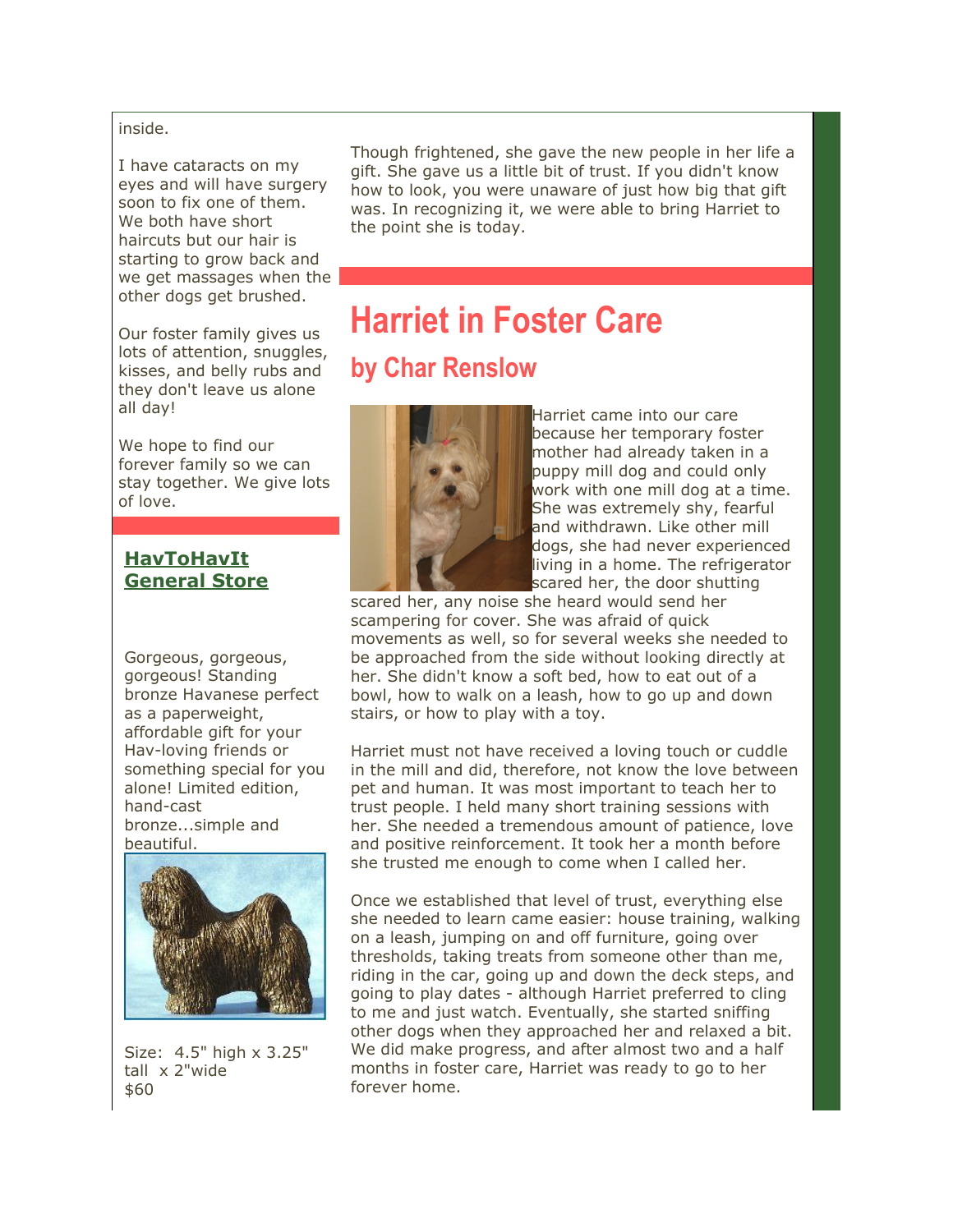Limited edition of 350.

Offering free shipping for a limited time.

#### **Letter From Home**



Hola! My name is Maddie. I was lucky to be rescued by HRI, along with ten other dogs, from that horrible Wisconsin puppy mill in early winter, 2009. After I stayed with Ms. Laurie, I was adopted by the most perfect family in New York City. Why are they perfect? They are Cuban and I am Cuban!! A match made in heaven! I have a sister, Lola (also Cuban), who lives with me and Grandpa Jorge Luis. Not too long ago, we moved to our furever home in Lima, Peru. When we first moved here, Lola and I inspected every inch of our new apartment and made it our very own. We are so happy together and we romp and play while our Grandpa Jorge Luis watches us. He laughs and tells everyone how much of a joy we are to watch. Our Grandpa believes, as do I, that we are all related, because we are all Havanese from

## **Harriet at Home by Gisela Peters**

When we first met Harriet, we were immediately taken with her gentle spirit, and her sad eyes and forlorn demeanor awakened our protective instinct. Knowing little about the special problems and needs of mill dogs, we thought socializing her would not be all too different from raising our two Havanese whom we have had since they were puppies.

Well, were we wrong! At first, everything unfamiliar scared her. She refused to step on or over stairs, door mats, sidewalk curbs etc., and any loud noise or rash movement sent her cowering under a table or bed. Luckily, she was (and still is) very food-motivated so treats usually coaxed her out from underneath her hiding places.

Having a dog whom she trusts (our female) definitely helps her learn to be a pet. She has no more accidents in the house, but to this day it is difficult to convince her to go potty by herself, and any change (first snow, then no snow, or even rain) results in her refusing to eliminate in the back yard and us going on thrice-daily walks, which she loves.

Although painfully shy, she soon bonded with me and she became distressed and quite vocal about it when I was out of sight. She whined when she could not follow me up or down our wooden stairs, and she barked incessantly from the moment I left the house until I returned, as our neighbors let us know. One evening while I was gone -- she had been with us for three months -- she bolted out an unsecured front door, probably looking for me. She was found, four days later, after a heroic search-and-rescue effort by friends, neighbors and HRI volunteers.

For quite some time, Harriet was terrified of men, including my husband. On more than one occasion, she urinated and defecated all over him, simply because he was trying to carry her up or down the stairs.

Now, almost a year later, Harriet has mastered going up the stairs (we still have to carry her down) and has gained enough confidence that she no longer barks during my absence. The neighbors can attest to it! She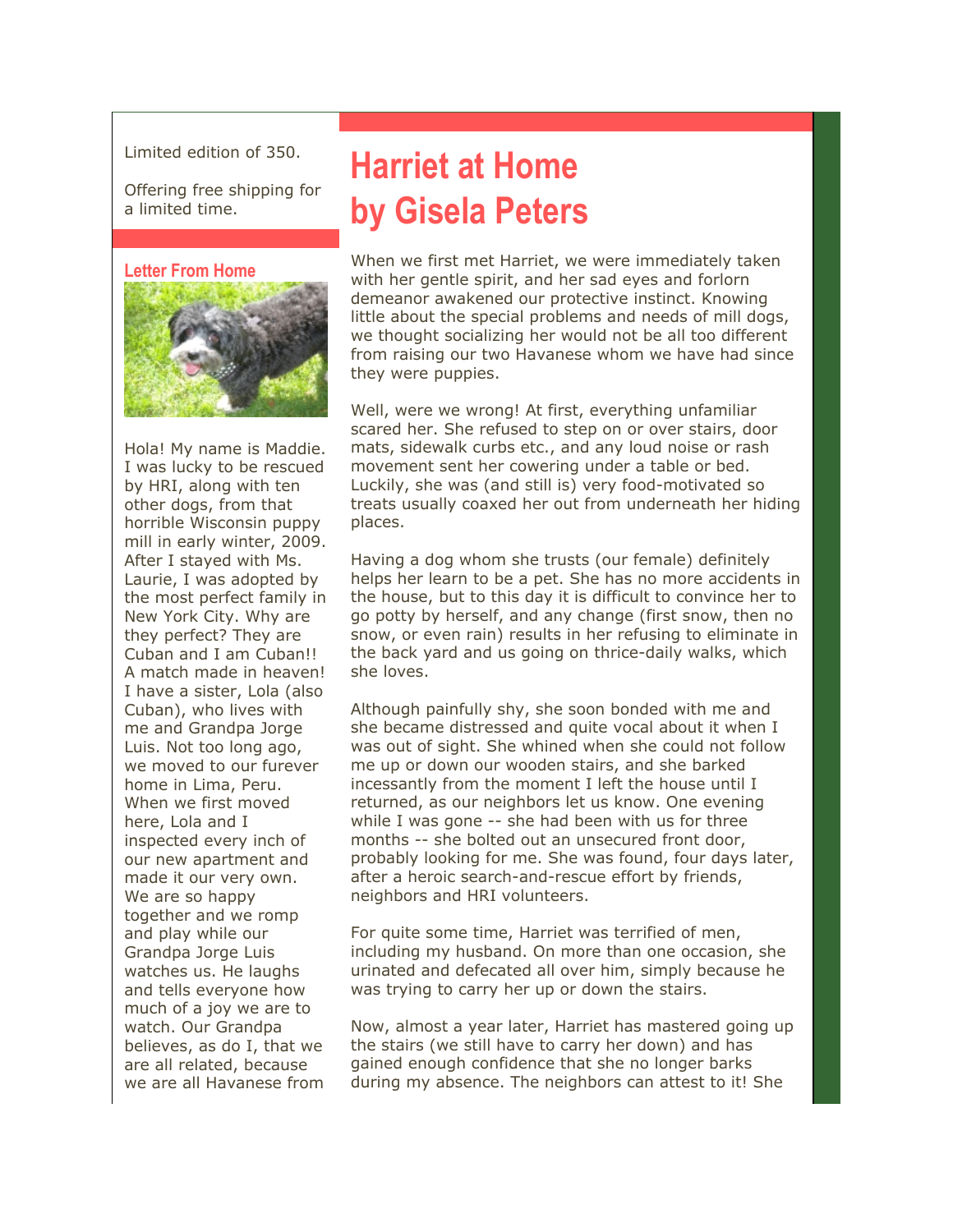Cuba! To HRI and all the angels who rescued us, we say Bravo!



**Annual Appeal**



The HRI Annual Appeal is your opportunity to help support HRI and benefit Havanese in need, especially those that come to us with major medical problems. Please read this special story... **[Read](http://r20.rs6.net/tn.jsp?et=1103399810665&s=2126&e=001JKa58GLNlO5HK4-1FDZa9l94rwtBe8YX8Td50InzuHxYqyo5V-I5pDJkWXgAlySuRsL4n-sT4ErJ7UevKpF_1-w39XxV-BRsIJwJJe2S9naMVrNiCGwPkLWcSWKJT-LYHWr2zw5ae1G8ZJ0MqXX-lTrW73OHzbq-3yrMVVM7FqR6D9h7QIToAxRQl6lkXrWkb_yfBkIfxkw7t0IspUqQlk2chJVnB9MR7R0xNaKullAy-Tlj-jzn8A==) [more...](http://r20.rs6.net/tn.jsp?et=1103399810665&s=2126&e=001JKa58GLNlO5HK4-1FDZa9l94rwtBe8YX8Td50InzuHxYqyo5V-I5pDJkWXgAlySuRsL4n-sT4ErJ7UevKpF_1-w39XxV-BRsIJwJJe2S9naMVrNiCGwPkLWcSWKJT-LYHWr2zw5ae1G8ZJ0MqXX-lTrW73OHzbq-3yrMVVM7FqR6D9h7QIToAxRQl6lkXrWkb_yfBkIfxkw7t0IspUqQlk2chJVnB9MR7R0xNaKullAy-Tlj-jzn8A==)**

greets my husband excitedly when he comes home. Submissive and excitive urination is still an issue (vinegar bottles are, therefore, always within easy reach), but we are making progress.



Seeing Harriet change from a lost soul into a happy dog who wags her tail, comes when called (mostly), asks to be picked up, gives furtive kisses (now and then), and who is no longer afraid of people has been one of the most rewarding experiences in our lives. There are many things she has not learned to do and probably never will, like playing with toys or other dogs, and most obedience commands (even simple ones like "sit") are lost on her but she is proof that even a severely traumatized dog who was kept in a cage for four years can overcome the psychological damage done to her.



### **Newsletter Staff**

Editor - Beth Franks Copywriters - Gisela Peters, Angela Bradford Graphics - Michelle Burke Production - Diana Brooks Proofreaders - Gisela Peters, Michelle Burke

**HavToHavIt** is on Facebook and Twitter**.** Follow us for special offers.

Havanese Rescue Inc Harvard Business Services, Inc. 16192 Coastal Highway Lewes, Delaware 19958-9776